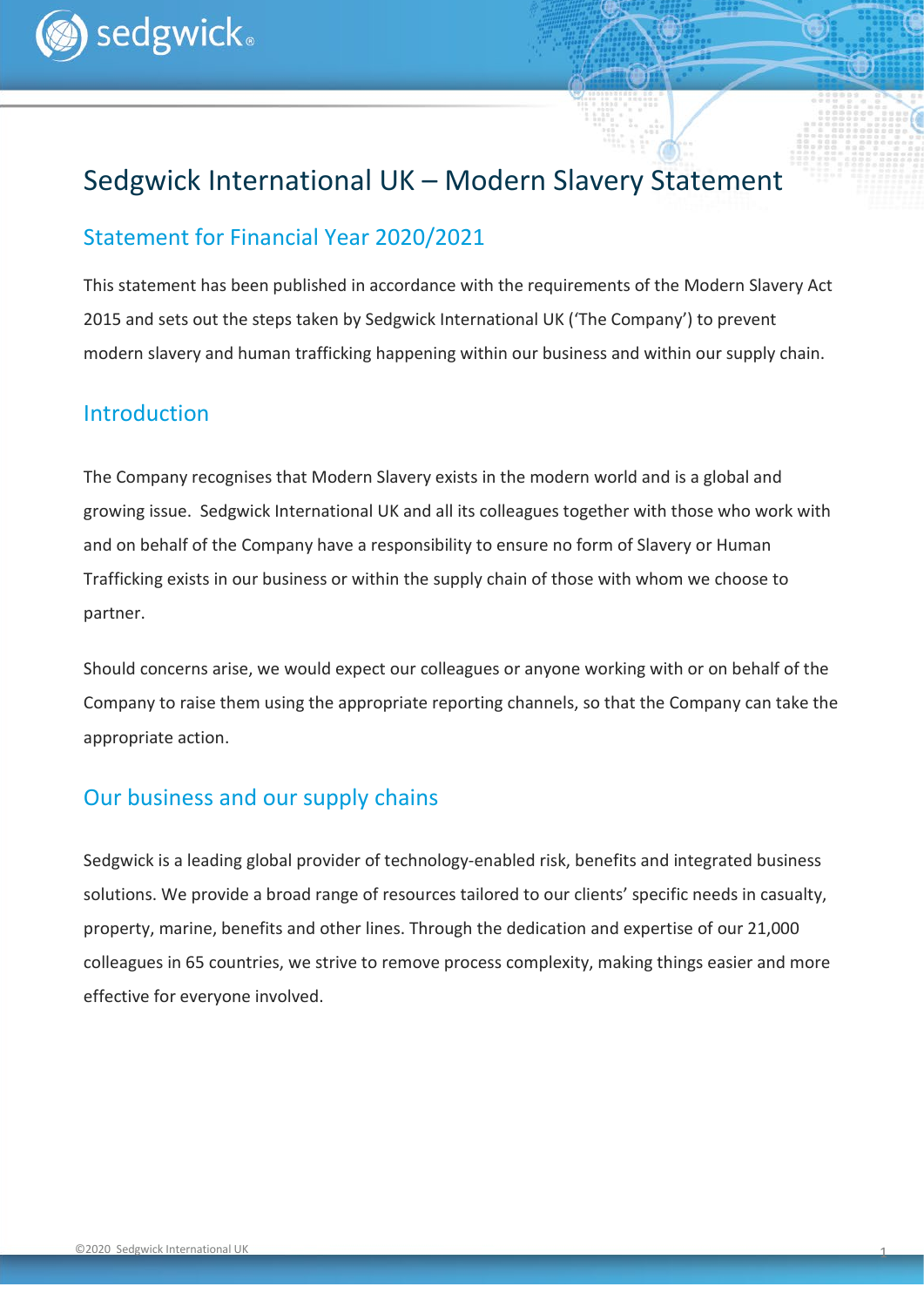

Our UK operation includes a range of businesses working on all parts of the risk life cycle, including pre and post loss. These include experts in surveying, engineering, construction, forensic accounting, training, fire origin, environmental risk and contractor management.

Our ethical values and standards are the foundation in the way we conduct our business. We take our environmental, ethical and corporate social responsibilities seriously and have a wide range of initiatives in place to support our values to include sourcing responsibly and reducing waste to helping local communities and charitable giving.

We will ensure that the way in which we purchase goods, services and facilities and choose our business partners reflects our commitment to equality, diversity, inclusion and our ethical trading values including the prevention of Slavery and Human Trafficking.

Repair Solutions, a key part of the insurance repair supply chain for Sedgwick International UK, are a member of the Stronger2gether network which is a multi-stakeholder initiative in association with the Chartered Institute of Building (CIOB) whose aim is to reduce modern slavery, particularly hidden forced labour, labour trafficking and other third party exploitation of workers within the construction industry. Repair Solutions is proactive in the management of their contractor network and the initiatives that are taken utilising the specialist in-depth industry programme provided by the Stronger2gether network put together for tackling modern slavery. This includes working with its Construction Supply Chain to raise awareness, educate and train each of its Contractors and their colleagues so they can recognise and take action against any exploitation.

#### Policies and controls

All suppliers are required to adhere to our **Ethical and Social Responsibility Policy** which requires any suppliers with whom we partner to commit to trading and operating ethically in its dealings with all parties including internal customers, their suppliers, stakeholders, public interest groups and external customers. Set out within this policy are our standards and expectations of behaviours to include standards relating to the engagement of labour, terms and conditions of employment and treatment of those who work on behalf of the supplier, prevention of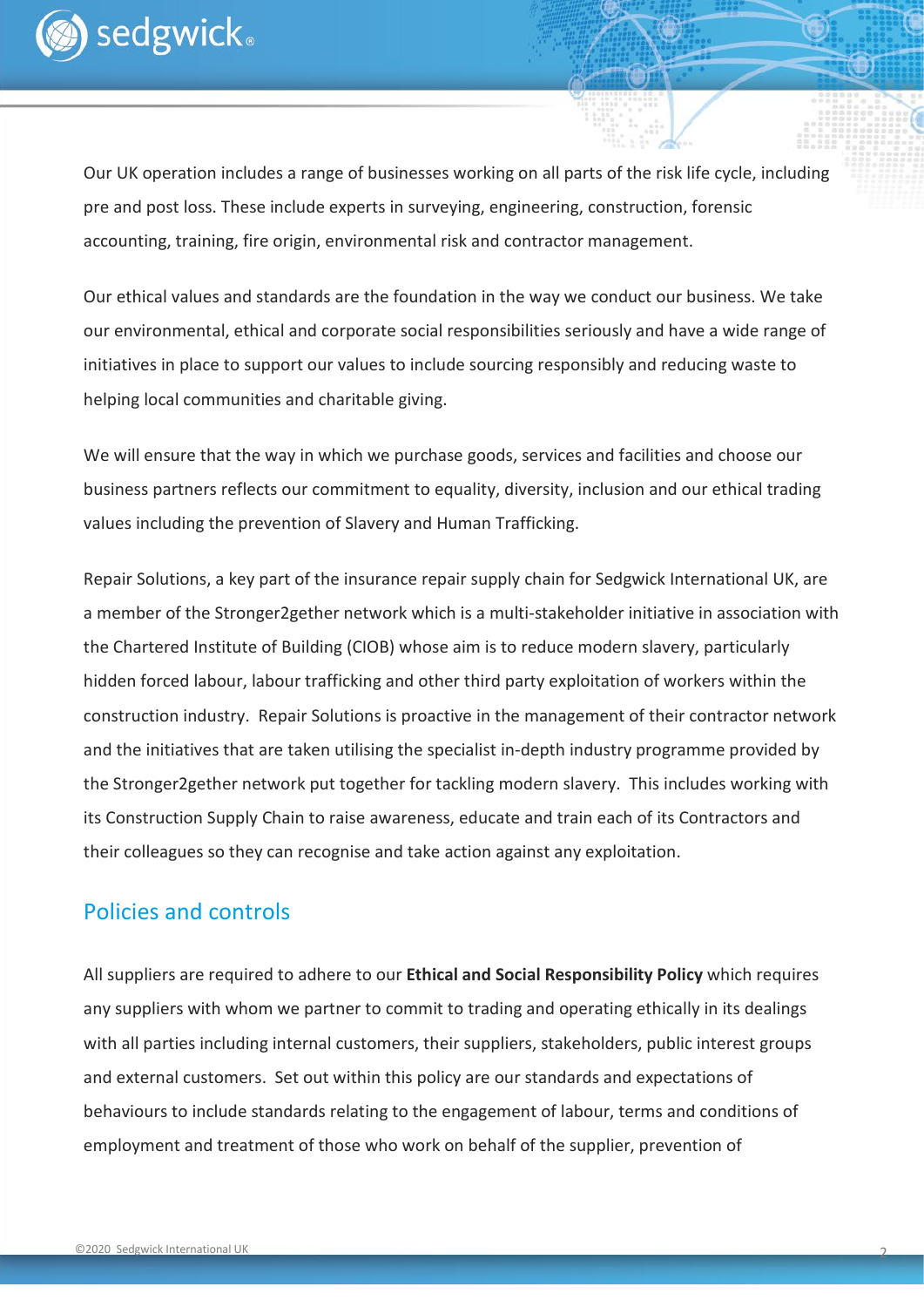

discrimination, prevention of child and enforced labour in addition to seeking agreement that the supplier will adhere to employment legislation prevailing in their country. This policy forms an integral part of the commercial contract we agree with our suppliers.

Further, this policy sets out our expectation that our suppliers shall ensure that they do not condone, nor are they involved with, Slavery or Human Trafficking in any form. This also applies to any 3<sup>rd</sup> party supplier that is used in providing services or products indirectly to Sedgwick International UK.

Our audit and due diligence questionnaire which is used to conduct biennial reviews of our main suppliers includes specific questions in relation to the prevention of Modern Slavery and Human Trafficking within the suppliers' business and their own supply chains. Suppliers are subject to due diligence and audit to ensure they adhere to our standards as set out above.

Colleagues and those working on behalf of the Company are required to adhere to our **Equality, Diversity and Fair Treatment Policy** which sets our standards relating to the way we expect individuals to behave including our commitment to ensure we conduct ourselves in an ethical way preventing any type of slavery, servitude, human trafficking and forced or compulsory labour.

We also operate a **Whistleblowing Policy** which is principally aimed at our colleagues but it is also available to others working with or on behalf of the Company which encourages any concerns of wrongdoing which extends to human rights violations including any incidents relating to Modern Slavery to be reported. All reports of alleged wrongdoing are fully investigated and appropriate remedial action taken.

Our **Risk Forum** is made up of a cross section of business representatives who meet regularly to discuss all matters relating to risk management including analysing new and emerging risks and identifying appropriate solutions. The remit of our forum includes identifying risk internally and within our supply chain, monitoring potential risk areas and identifying ways to reduce risks including those of Slavery and Human Trafficking.